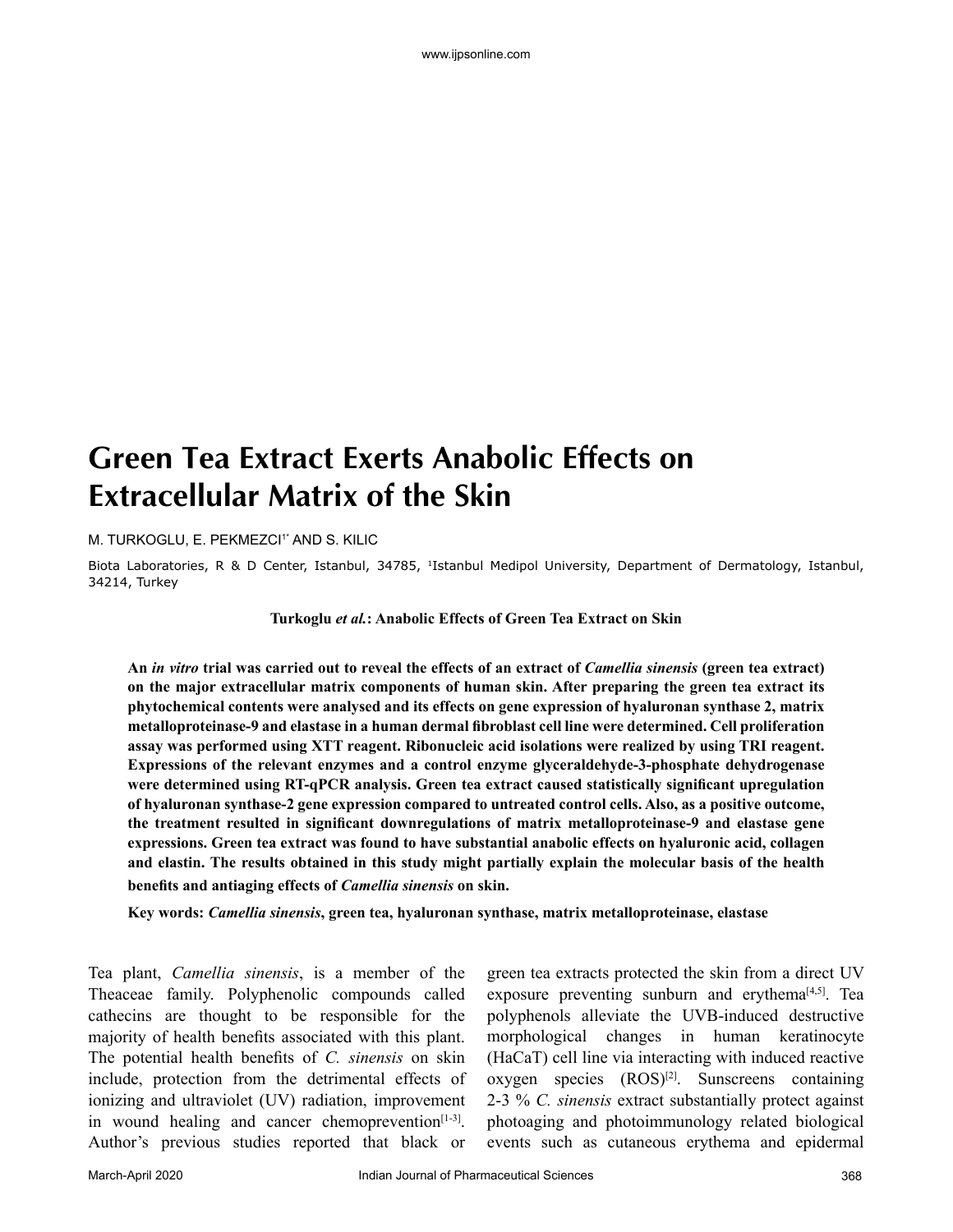thickening[6]. Cream with 10 % *C. sinensis* extract and 300 mg twice daily green tea oral supplementation, which were given to moderately photoaged women revealed significant improvement in the elastic tissue contents of analysed specimens[7]. Topical application of various *C. sinensis* extracts found effective in atopic dermatitis, acne vulgaris and rosacea<sup>[8]</sup>. In an animal study, topical application of 20 % *C. sinensis* extract significantly increased fibroblast growth, collagen synthesis and thus the healing process by increasing the rate of wound healing<sup>[1]</sup>. Tea polyphenols lead to retardation in initiation of tumorigenesis, reduction in cumulative number of tumor cells and increased tumor-free survival in experimentally-induced skin carcinogenesis in mice<sup>[9]</sup>. Oral administration of green tea polyphenols in drinking water or the topical application of epigallocathecin-3-gallate (EGCG), the major catechin in *C. sinensis*, prevent UVB-induced skin tumor development in mice $[10]$ . In a retrospective study on patients who had cancer of the head, neck or pelvic region receiving radiotherapy, topically administered *C. sinensis* extracts supported the reparation of skin integrity, inhibited proteasome function and suppressed cytokine release[11].

Hyaluronic acid (HA), collagen and elastin bind each other and make up a three dimensional structure, which is impaired in aged or damaged skin due to internal or external causes<sup>[12]</sup>. With regard to the numerous reports about *C. sinensis* on the well being of skin, in this study it was aimed to reveal the probable direct causes of cutaneous health and also the effects of this plant on the major structural components of the human integumentary system. The effects of *C. sinensis* on the gene expression of three enzymes, hyaluronan synthase-2 (HAS-2), matrix metalloproteinase-9 (MMP-9) and elastase, which are crucial in the metabolism of HA, collagen and elastin, respectively, are studied in a human dermal fibroblast cell line.

## **MATERIALS AND METHODS**

The leaves of *C. sinensis* were purchased from Martin Bauer Group. Dried leaves (12.5 g) were extracted with 500 ml distilled water by boiling for 15 min. The extract was filtered through a 0.45 µm filter paper. Content of catechins in green tea was analysed according to a HPLC method<sup>[13]</sup> suitably modified as the following, HPLC on

Luna® Phenyl-Hexyl column with a solvent gradient of 2 % acetic acid-acetonitrile with EDTA; acetonitrile 9-32 % over 15 min at 278 nm and temperature was kept at 35º.

A solution of 2,2-diphenyl-1-picrylhydrazyl (DPPH, 0.1 mM) in methanol was prepared and 1 ml of this solution was added to 1 ml of all extracts in methanol at different concentrations (50, 100, 200, 400, 800 μg/ml). The mixtures were allowed to stand at room temperature for 30 min. The absorbance was measured at 517 nm using a UV/Vis spectrophotometer. Ascorbic acid was used as the reference standard. The capability of scavenging DPPH radical was calculated using the following formula, DPPH scavenging effect (% inhibition) =  $(A0-A1)/A0 \times 100$ , where, A0 is the absorbance of the control reaction and A1 is the absorbance in presence of all extract samples or reference standard. All tests were performed in triplicate and the results were averaged.

The total phenolic content of the extract was estimated using Folin-Ciocalteu reagent. Ten milligrams of gallic acid, the standard, was dissolved in 100 ml distilled water. One millilitre of the extract and standard gallic acid at different concentrations (10, 20, 40, 60, 80, 100 µg/ml) were mixed with 5 ml of distilled water and 0.5 ml of Folin-Ciocalteu reagent. After 5 min, 1.5 ml of 20 % sodium carbonate was added and volume was adjusted to 10 ml with distilled water and incubated for 2 h at room temperature. Absorbance was measured at 750 nm. A calibration curve was plotted using standard gallic acid. Total phenolic content of the extract was expressed as mg of gallic acid equivalents. All the tests were performed in triplicate and the results were averaged.

Total flavonoid content was evaluated using the aluminium chloride colorimetric assay. Four millilitres of distilled water and 0.3 ml of 5 % sodium nitrite solution were added to 1 M of extract and 1 ml of standard quercetin solution at different concentrations (100, 200, 400, 600, 800, 1000 µg/ml). Aluminum chloride solution (10 %, 0.3 ml) was added to each tube.

**Accepted 17 January 2020 Revised 20 December 2019 Received 05 August 2019 Indian J Pharm Sci 2020;82(2):368-373**

This is an open access article distributed under the terms of the Creative Commons Attribution-NonCommercial-ShareAlike 3.0 License, which allows others to remix, tweak, and build upon the work non-commercially, as long as the author is credited and the new creations are licensed under the identical terms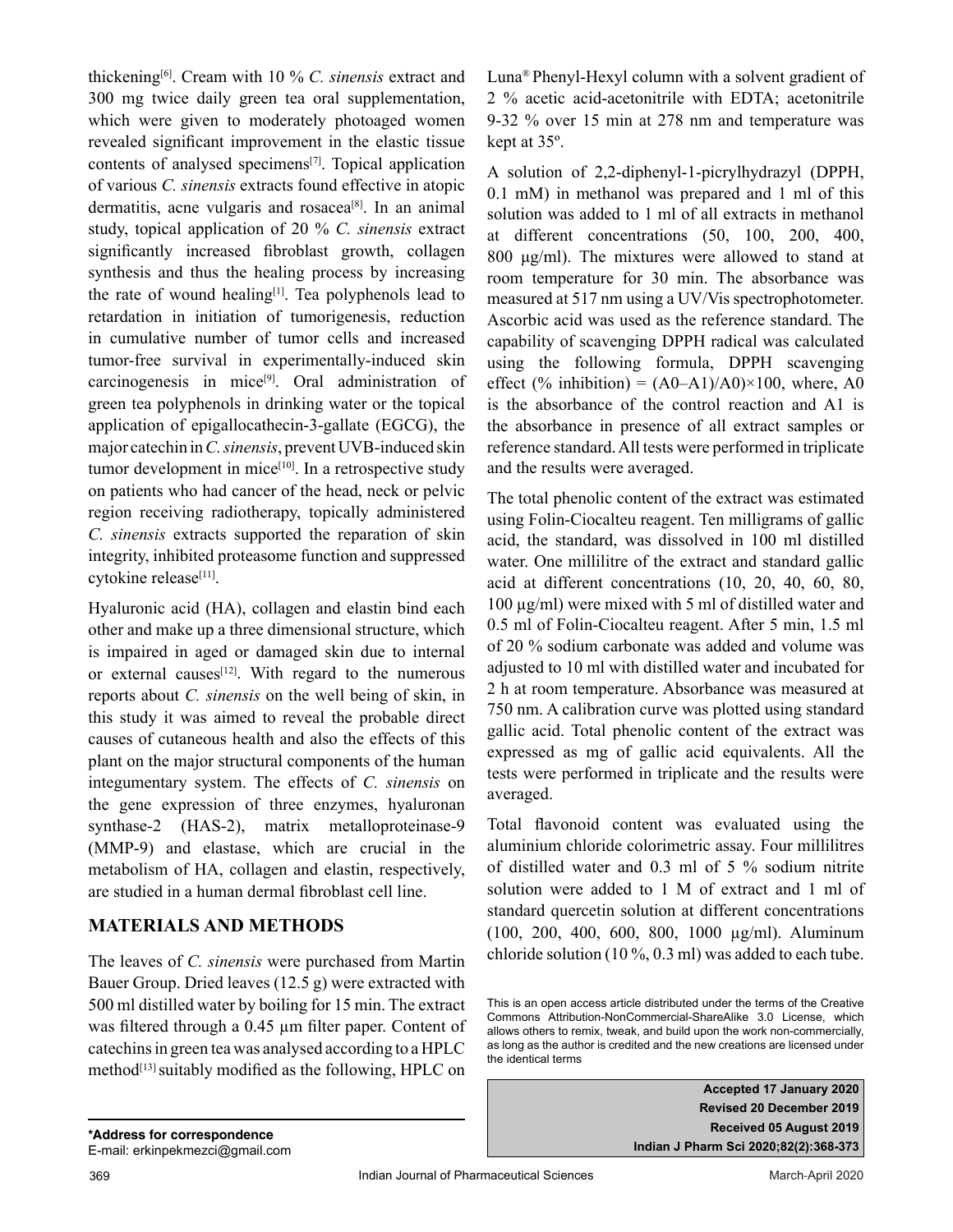After 5 min, 2 ml of 1 m sodium hydroxide was added. Finally, volume was made up to 10 ml with distilled water. The absorbance was measured at 510 nm. A calibration curve was plotted using standard quercetin. The total flavonoids of the extract were expressed as mg of quercetin equivalents. All the tests were performed in triplicates and the results were averaged.

Fibroblast cells were cultured in DMEM with high glucose, supplemented with 15 % heat-inactivated fetal bovine serum and 1% gentamicin. The cells were maintained at 37º in a humidified atmosphere of 5 %  $CO<sub>2</sub>$  in a Newbrunswick incubator. All supplements and media were purchased from Sigma Aldrich. The cellular toxicity of green tea extract was investigated with XTT cell proliferation assay. The cells were seeded into 96-well plates  $(1 \times 10^4$ cells/well) and were incubated 24 h at 37º, in a humidified atmosphere of  $5\%$  CO<sub>2</sub>. New medium was added on every 2nd day after aspirating the previous medium, treated with different concentrations  $(10, 5, 3, 1, 0.1$  and  $(0, 9)$ of green tea extract and incubated under the same conditions for 72 h. XTT reagent was added to the plates after the incubation period to obtain a concentration of 0.3 mg/ml according to the manufacturer's (Roche Diagnostics) instructions. Then, cells were incubated at 37º for 4 h to get the XTT reagent reduced to orange formazan compound. The optical density of soluble formazan compound was measured at 450 nm with 650 nm reference in a microplate reader (Bio-Rad). Based on cell proliferation ratios of treated cells with respect to the control cells, cytotoxicity levels of the green tea extract were determined. Higher concentrations of the extract were found to be cytotoxic for fibroblast cells. In these studies principally the concentration of the extract chosen was the one which gave nearest to 80 % cell proliferation ratio. Generally to have this ratio higher, a very low concentration is necessary, which may be inappropriate for the experiment. Therefore, the possible highest concentration was determined as 0.1 % and fibroblast cells were incubated with 0.1% concentration of extract solution before total RNA isolation (fig. 1). Total RNA was extracted from cells treated with green tea extract and from untreated cells using TRI reagent according to manufacturer's (Sigma Aldrich) instructions. The concentration and purity of isolated RNA samples were determined by measuring optical densities at 260 nm and 280 nm using a BioSpecnano. Transcriptor First Strand cDNA Synthesis Kit (Roche Diagnostics) was used for cDNA synthesis. Five hundred nanograms of total RNA and 10 mM gene specific primers of HAS-2, MMP-9 and elastase

as study material and glyceraldehyde-3-phosphate dehydrogenase (GAPDH) as control (Integrated DNA Technologies) were added in RNAse free test tubes and the final volume was made up to 13 µl for each by adding distilled water. After incubation for 10 min at 65<sup>°</sup> in a Thermal Cycler, the tubes were placed over ice. Later they were incubated for 30 min at 55º and 5 min at 85º in the Thermal Cycler, after adding 4 µl of reverse transcription buffer  $(5X)$ , 2 µl of dNTP mix (10 mM), 0.5 µl of protector RNAse inhibitor and 0.5 µl of reverse transcriptase. Primer sequences are given in Table 1.

Fast Start DNA Green Master Kit (Roche Diagnostics) was used for the real-time quantitative polymerase chain reactions (RT-qPCR). Briefly, total volume of reaction mix was 20 µl, containing 10 µl Master Mix, 10 mM each of reverse and forward primers, 25 ng template cDNA and appropriate amount of RNAse free distilled water. All samples were run as triplicates in each run including a non-template control and 4 standards (1:1, 1:10, 1:100, 1:1000). The RT-qPCR parameters were determined separately for each target according to melting and annealing temperatures of primers. Each parameter included a pre-incubation step for 10 min at 95º and followed by 45 cycles of 3 amplification and melting steps. Melting curve analysis was performed to verify specificity. Absolute quantification analysis was performed by using Light Cycler 96 (Roche Diagnostics). For quantitation of RT-qPCR results,  $\Delta \Delta C_t$ . method was used. The gene expression results were represented as Target**/**GAPDH fold change. All data were representative of three experiments and expressed as mean±standard deviation. Statistical evaluation was performed by non-parametric Mann–Whitney test (GraphPad Prism 6) and statistical significance was defined as  $p<0.05$ .



**Fig. 1: Cell proliferation ratios** 

**Cell proliferation ratios at decreasing concentrations of the green tea extract. Red bar represents the concentration chosen for incubation**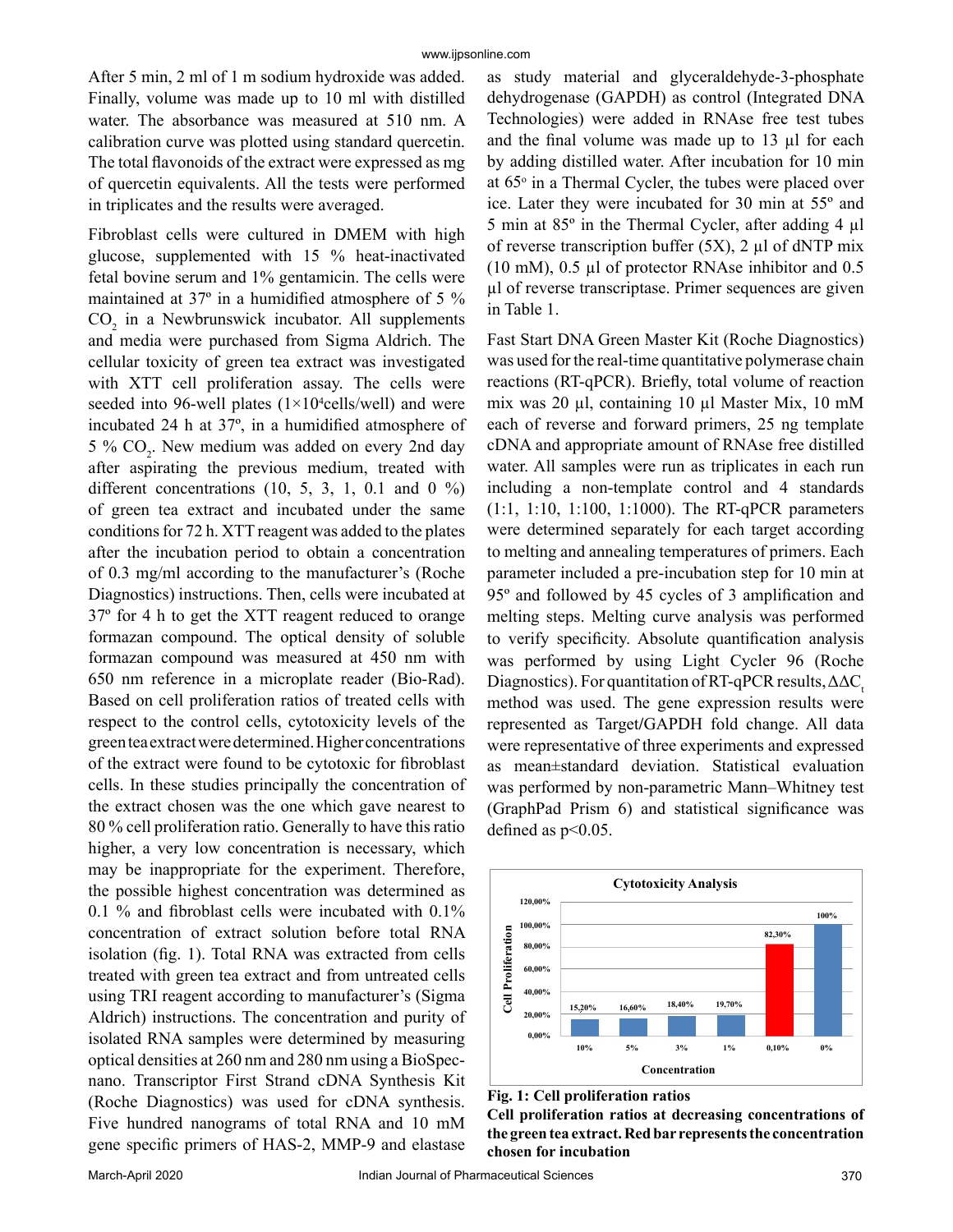### **TABLE 1: PRIMERS (5'-3') OF THE GENES STUDIED**

| Primers  | Forward primer       | Reverse primer       |
|----------|----------------------|----------------------|
| HAS-2    | GCCTGGGCTATGCAACAAAA | GTAGGACTTGCTCCAACGGG |
| MMP-9    | GTACTCGACCTGTACCG    | AGAAGCCCCACTTCTTGTCG |
| Elastase | CTGGCCTCGGAGATTGTGG  | GGACGTTTACATTCGCCACG |
| GAPDH    | ATGGGTGTGAACCATGAGAA | GTGCTAAGCAGTTGGTGGTG |

#### **TABLE 2: THE QUANTITIES OF CATECHINS IN GREEN TEA**

| catechins*  | طت       | ~~<br>u | -^^<br>טע: |       | $\overline{ }$<br>JA۲ | E<br>ᄄ<br>__ | $F^{\alpha}$<br>טרה. | GCG   | $F^{\prime}$<br>ccu |
|-------------|----------|---------|------------|-------|-----------------------|--------------|----------------------|-------|---------------------|
| g/100<br>dm | $J.01^*$ | ⊿28.ر   | .477       | 0.068 | 2.567                 | 0.670        | .965                 | 0.193 | .386                |

\*GA: Gallic Acid, GC: Gallocatechin, EGC: Epigallocatechin, C: Catechin, CAF: Caffeine, EC: Epicatechin, EGCG: Epigallocatechingallate, GCG: Gallocatechingallate, ECG: Epicatechingallate § dm: Dry Material

**TABLE 3: ANTIOXIDANT ACTIVITY, PHENOLIC AND FLAVONOID CONTENT OF THE GREEN TEA EXTRACT**

| Antioxidant activity                   | <b>Phenolic content</b>             | <b>Flavonoid content</b>          |
|----------------------------------------|-------------------------------------|-----------------------------------|
| 96.27% (10 % ascorbic acid equivalent) | 9.74 mg/ml (gallic acid equivalent) | 0.19 mg/ml (quercetin equivalent) |

## **RESULTS AND DISCUSSION**

The quantities of catechins obtained by HPLC analysis of green tea are shown in Table 2. The total antioxidant activity, phenolic and flavonoid contents of the green tea extract are depicted in Table 3. Green tea extract caused statistically significant upregulation of HAS-2 gene expression (p<0.05) compared to untreated control cells. Also, as a positive outcome, the treatment revealed significant downregulations of MMP-9 and elastase (p<0.05) gene expressions. The treatment ended up with 1.518±0.125, 0.353±0.178, and 0.240±0.096 fold changes for HAS-2, MMP-9, and elastase, respectively. The fold changes of the gene expression analyses are depicted in fig. 2.

HA, a large unsulfated glycosaminoglycan, is expressed by various cell types and possesses functional roles in cellular adhesion, proliferation, migration, and differentiation<sup>[14]</sup>. In mammals there are 3 forms of HAS that have different properties. HAS-1 and HAS-2 give rise to high molecular weight HAs, but HAS-3 is involved in the generation of a lower molecular weight variant. HAS-1 is by far the least active of these enzymes, while HAS-2 and HAS-3 show approximate degrees of activity $[15]$ . The concentrations of HAs in various tissues are in correlation with the transcription of HAS genes, especially with HAS-2[16]. HA is a substantial component of the dermis, which is responsible for conjugating water and keeping dermal volume<sup>[12]</sup>. It was reported that HAS-2 protects skin fibroblasts against apoptosis induced by environmental stress, mainly UVB<sup>[17]</sup>. In senile fibroblasts, HAS-2-mediated HA synthesis decreases significantly $[18]$ . It is also demonstrated the physiological role of HA in epidermal keratinocytes. The migration rate of



**Fig. 2: Gene expression levels of HAS-2, MMP-9 and elastase** 

**Gene expression levels of HAS-2, MMP-9 and elastase after the treatment with green tea extract, compared to untreated control cells**

keratinocytes in scratch wounded monolayer cultures is regulated by HAS-2-induced HA synthesis<sup>[16]</sup>. Enhanced HA synthesis by increased HAS-2 and HAS-3 expressions is an aspect of the keratinocyte activation due to tissue trauma and important for a perfect healing course<sup>[19]</sup>. The synthesis of HA regulated by HAS-2, causes keratinocyte migration, which is crucial for the reconstruction of squamous epithelia after wounding<sup>[20]</sup>. MMPs are zinc containing peptidases and these interfere with the various components of extracellular matrix (ECM). They are secreted by keratinocytes and dermal fibroblasts in reaction to numerous stimuli such as oxidative stres, UV and cytokines. More than 20 different types of MMPs have been identified that play important roles in various pathophysiological processes including photoaging, wound healing, angiogenesis and cancer development $[21]$ . In many inflammationassociated diseases, such as chronic wounds and cancers,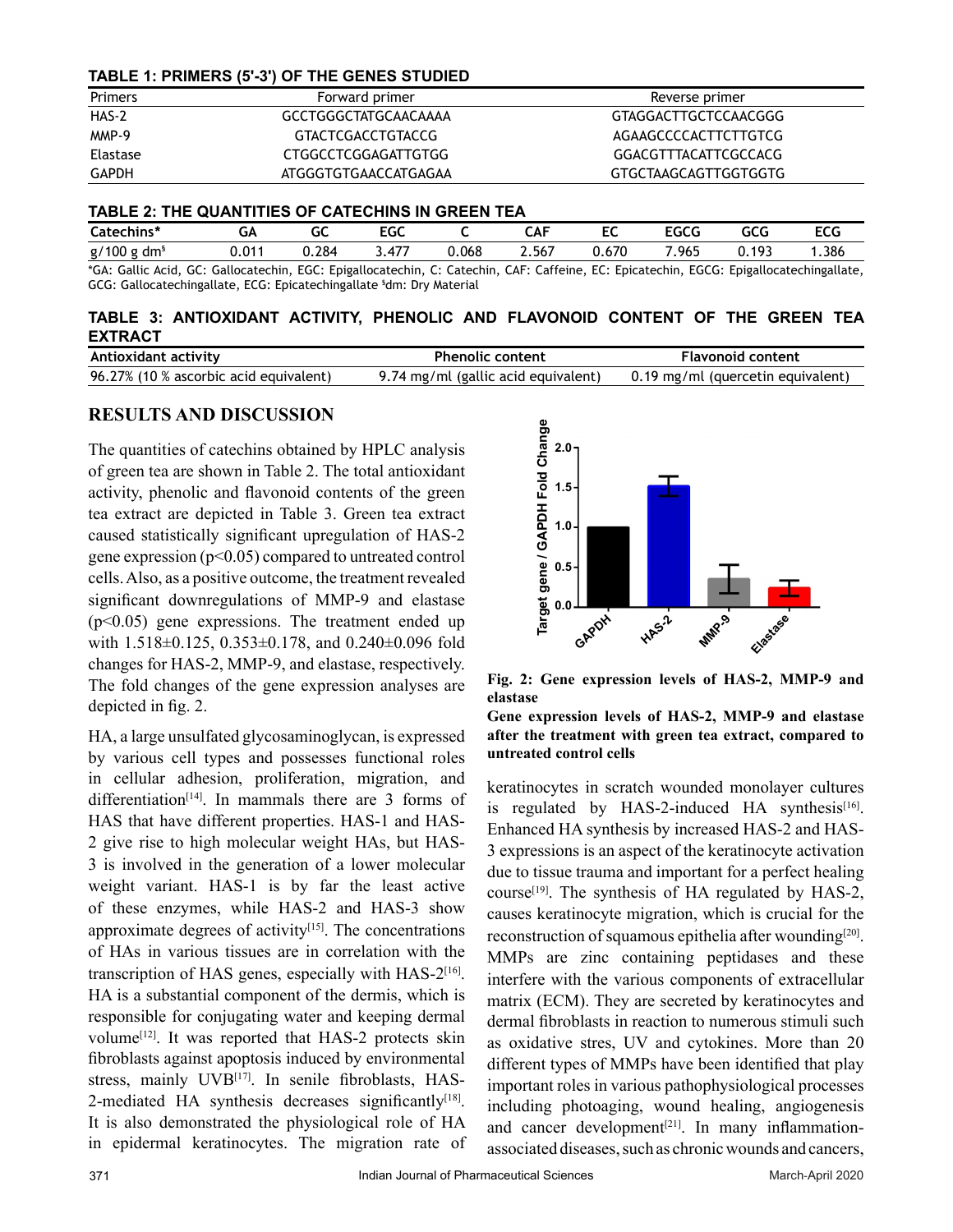these proteinases are predominantly expressed. They activate quiescent cells, stimulate cell migration and initiate cell differentiation<sup>[22]</sup>. The main characteristic changes during remodeling of the dermal ECM due to UVB irradiation are, upregulation of MMPs and subsequent cleavage of collagen, fibronectin, elastin and proteoglycans, contributing to photoaging<sup>[23]</sup>. MMP-9 is a member of the gelatinase subgroup of MMPs also known as gelatinase B. Gelatinases are associated with cancer invasion in the skin because they mainly degrade collagen type IV, which is an essential component of the basement membrane of the epidermis. MMP-9 can also degrade other substrates such as collagen type V, VII,  $X$ , fibronectin and elastin<sup>[21]</sup>. MMP-9, is thought to have critical functions in the remodeling of the basement membrane zone because several ECM proteins in this region have been determined as the substrates of this proteinase<sup>[22]</sup>. The greater invasive feature of squamous cell carcinoma (SCC) compared to that of basal cell carcinoma is probably due to the enhanced expression and activity of gelatinases in the former and therefore, among the MMPs, MMP-9 is the most critical one in SCC tumorigenesis<sup>[21]</sup>. MMP-9 is the main proteinase responsible from the aberrant wound healing. Elevated MMP-9 levels have been demonstrated in various chronic wound types. There is a substantial increase of MMP-9 at the chronic wound environment and it was shown that healed areas of burn wounds and leg ulcers lost active MMP-9 expression<sup>[24]</sup>. Also, diabetic patients with chronic, non-healing foot ulcers are found to have higher MMP-9 serum levels compared to those patients who are treatment responsive<sup>[25]</sup>. Elastic fibers, which are among the crucial components of connective tissue, give resilience and elasticiy to the skin. Elastic fibers are cleaved by the elastolytic enzymes, principally human leucocyte elastase (HLE)<sup>[12]</sup>. Although under normal physiologic conditions elastase is a powerful agent for host defence<sup>[26]</sup>, it is involved in tissue destruction in numerous chronic inflammatory diseases<sup>[27]</sup>. HLE is unable to cleave intact elastin but may promote further disruption of elastic fibers secondary to the action of other proteases<sup>[28]</sup>. Wrinkle development in the skin due to long term UVB exposure is associated with impairment of elastic fibers in the dermis. Fibroblast elastase, which is the major elastase in the skin under non-inflammatory conditions, has a particular role in the disruption of elastic fibers due to cumulative UVB exposure[29]. Studies have also demonstrated a reduction in the elastin content of the skin, even in the protected areas, due to intrinsic aging $[12]$ . Although the long term exposure of skin to UVB primarily evokes wrinkling, UVA predominantly brings out sagging. Increased activity of fibroblast derived elastase in the skin has an important function in wrinkling and sagging as a result of elastic fiber degradation<sup>[30]</sup>. Nevertheless, the insufficiency of sunscreens alone, proposes the idea that the combination of a sunscreen and an elastase inhibitor might be more effective $[31]$ .

This study analysed the effects of *C. sinensis* green tea extract, on the gene expressions of 3 enzymes responsible for the metabolism of structural components of healthy skin, through a human dermal fibroblast cell line. In terms of fold change, the increase in HAS-2, and the decreases in both MMP-9 and elastase, which were all positive outcomes, were found significant (fig. 2). Generation of ROS and downturning of cell functions caused by long term exposures to environmental and intrinsic offences, result in tissue damage. These inflammmatory responses enhance the synthesis of dermal enzymes which lead to degradation of ECM[32]. Breakdown and disorganisation of ECM components are the predominant features of skin aging and inhibiton of pathologic enzymatic activities by natural plant compounds might be a promising approach to prevent the above-mentioned degradation $[33]$ . In general it may be considered that green tea extract has a substantial anabolic effect on HA, collagen and elastine, which are the 3 major extracellular structural components of the skin. It is quite possible that these results are mainly due to the plant's strong antioxidant activity related to its phenolic and flavonoid constituents supplied by the abundant content of cathecins which are also demonstrated by the phytochemical analyses performed (Tables 2 and 3). Suppression of the degradation of ECM and increasing the relevant 3 major structural components of skin is the well known target of antiaging studies and cosmetic dermatology and it is an established opinion that these 3 components must be increased in order to give skin a younger and healthier appearance $[12]$ . Therefore, considering the significant anabolic effects of green tea extract in dermal ECM, it can be suggested that *C. sinensis* has a promising future in cosmetic dermatology. The results obtained in this study might also partially explain the molecular basis of the health benefits of *C. sinensis* on skin, including cancer chemoprevention, improvement in wound healing, and protection against the detrimental effects of UV exposure.

## **REFERENCES**

1. Hajiaghaalipour F, Kanthimathi MS, Abdulla MA, Sanusi J.